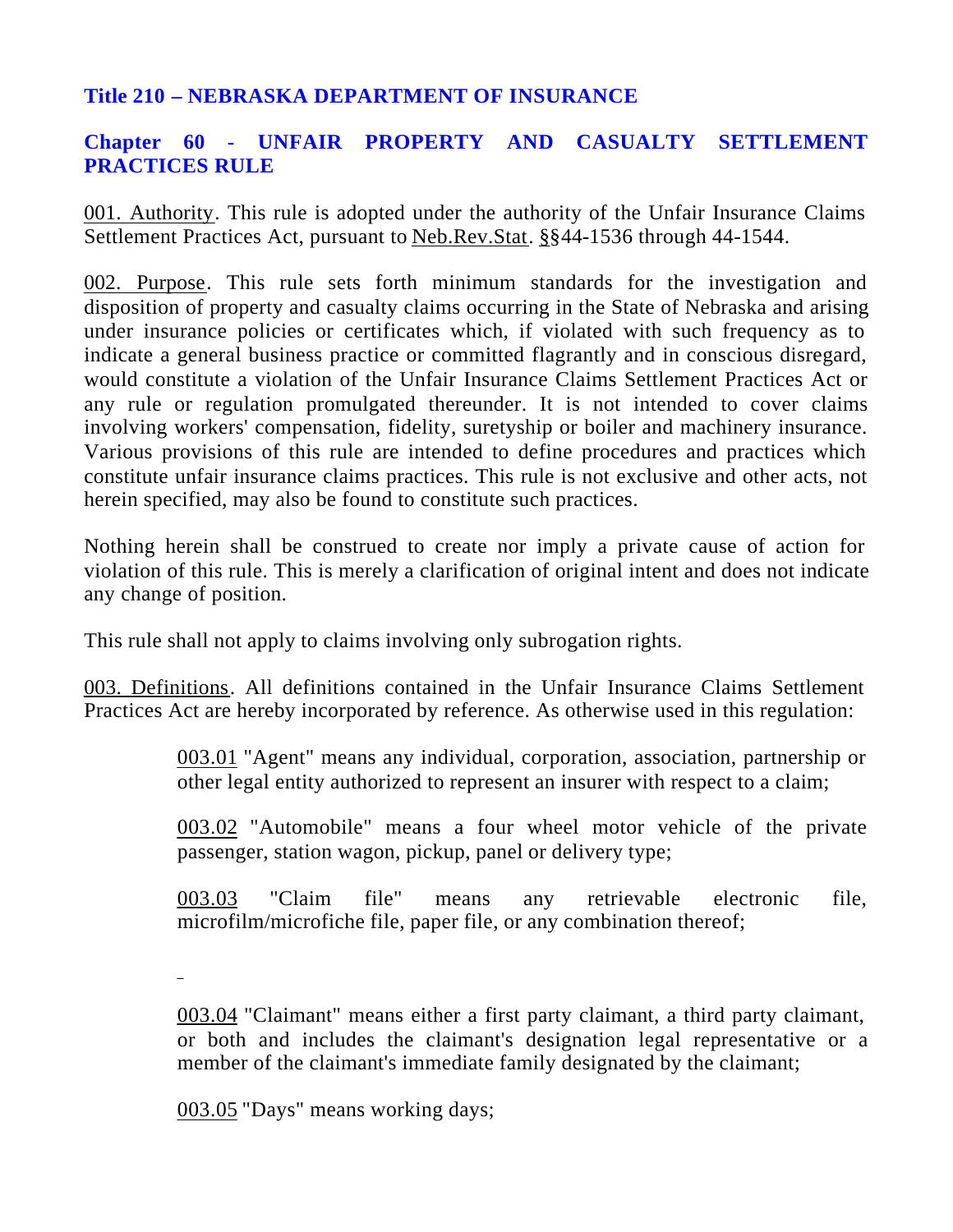003.06 "Documentation" includes, but is not limited to, all pertinent communications, transactions, notes, work papers, claim forms, bills and explanation of benefits forms relative to the claim;

003.07 "First party claimant" means an individual, corporation, association, partnership or other legal entity asserting a right to payment under an insurance policy or insurance contract arising out of the occurrence of the contingency or loss covered by the policy or contract;

003.08 "Investigation" means all activities of an insurer directly or indirectly related to the determination of liabilities under coverages afforded by an insurance policy or insurance contract;

003.09 "Notification of claim" means any notification by a claimant, whether in writing or by other means acceptable under the terms of an insurance policy, business custom or statute, to an insurer or its agent which reasonably apprises the insurer of the facts pertinent to a claim;

003.10 "Third party claimant" means any person asserting a claim against any person under a policy or certificate of an insurer; and

003.11 "Written communications" includes all correspondence, regardless of source or type, that is related to the handling of the claim. Written communications shall be effectively communicated when placed in the mail with adequate first class postage.

004. File and record documentation. Each insurer's claim files are subject to examination by the Director of Insurance or by the Director's duly appointed designees. To aid in such examination:

> 004.01 The insurer shall maintain claim data that is accessible and retrievable for examination. An insurer shall be able to provide the claim number, line of coverage, date of loss and date of payment of the claim, date of denial or date closed without payment. This data must be available for all open and closed files for the current year and the two preceding years.

> 004.02 Detailed documentation shall be contained in each claim file in order to permit reconstruction of the insurer's activities relative to each claim.

> 004.03 Each relevant document within the claim file shall be noted as to date received, date processed or date mailed.

> 004.04 For those insurers that do not maintain hard copy files, claim files must be accessible from Cathode Ray Tube (CRT), Video Display Terminal (VDT)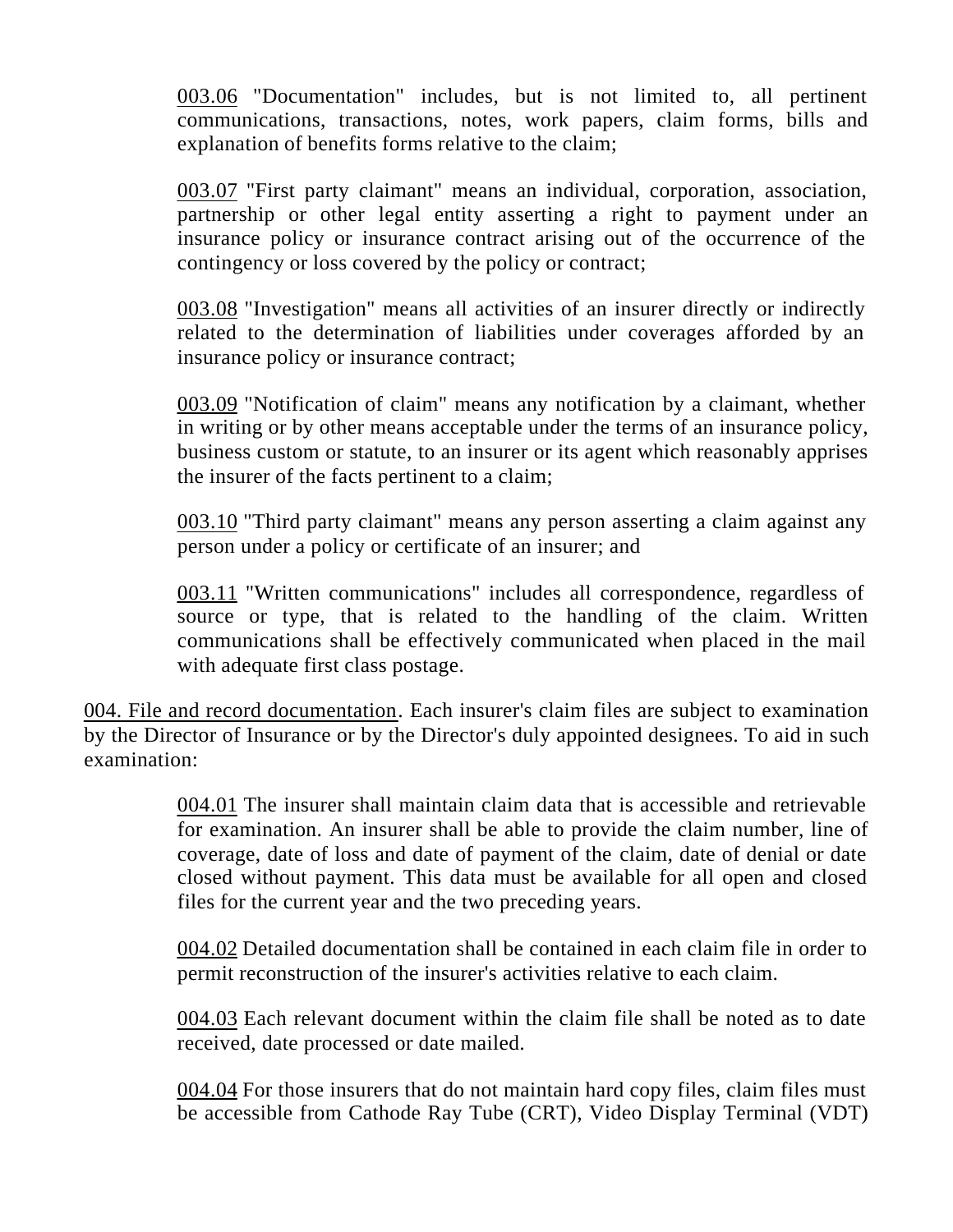or micrographics and be capable of duplication to hard copy.

### 005. Misrepresentation of policy provisions.

005.01 No agent or insurer shall knowingly misrepresent or conceal from first party claimants, any pertinent benefits, coverages, or other provisions of any insurance policy or insurance contract when such benefits, coverages or other provisions are pertinent to a claim.

005.02 A claim shall not be denied on the basis of failure to exhibit property unless there is documentation of a breach of the policy provisions present in the claim file.

005.03 No insurer shall deny a claim based upon the failure of a first party claimant to give written notice of loss within a specific time limit unless the written notice requirement is a written policy condition, or the first party claimant's failure to give written notice after being requested to do so is so unreasonable as to constitute a breach of the claimant's contractual duty to cooperate with the insurer.

005.04 No insurer shall indicate to a first party claimant on a payment draft, check or in any accompanying letter that said payment is "final" or is "a release" of any claim(s) unless such is the case, or the policy limit has been paid, or there has been a compromise settlement agreed to by the first party claimant and the insurer as to coverage and amount payable under the contract.

005.05 No insurer shall issue checks or drafts in partial settlement of a loss or claim under a specific coverage that contains language purporting to release the insurer or its insured from total liability.

#### 006. Failure to acknowledge pertinent communications.

006.01 Every insurer, upon receiving notification of a claim shall, within fifteen (15) days, acknowledge the receipt of such notice unless payment is made within that period of time. If an acknowledgement is made by means other than writing, an appropriate dated notation of the acknowledgement shall be made in the claim file of the insurer. Notification given to an agent of an insurer shall be notification to the insurer. If notification is given to an agent of an insurer, such agent may acknowledge receipt of such notice. Notice to an agent of an insurer shall not be notice to the insurer if such agent notifies the claimant that the agent is not authorized to receive notices of claim.

006.02 Every insurer, upon receipt of any inquiry from the Director respecting a claim shall furnish the Department, in duplicate, an adequate response to the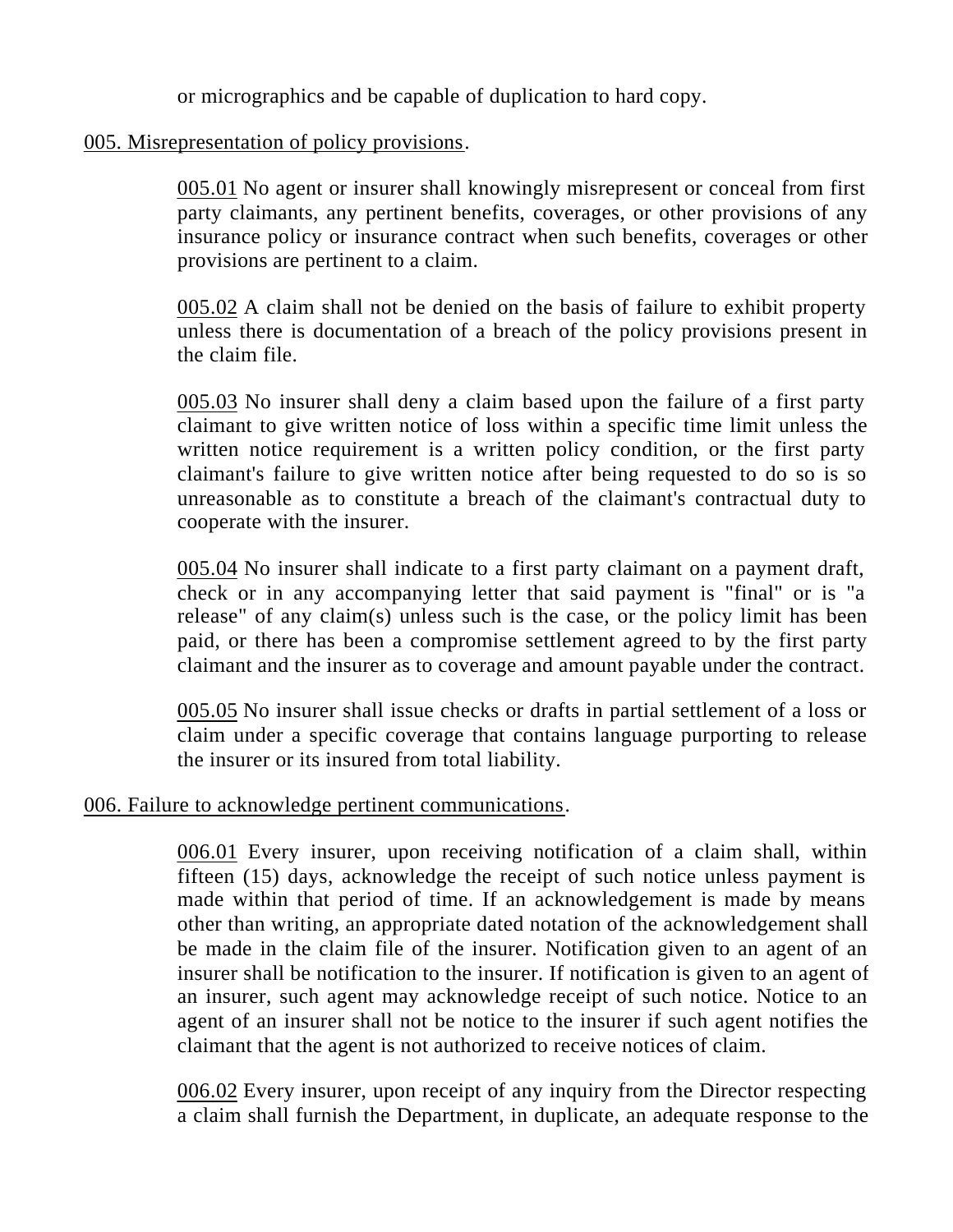inquiry or request additional reasonable time to respond within fifteen (15) days of receipt of such inquiry.

006.03 An appropriate reply shall be made within fifteen (15) days on all other pertinent communications from a claimant which reasonably suggest that a response is expected.

006.04 Every insurer, upon receiving notification of claim, shall provide, within fifteen (15) days, the necessary claim forms, instructions and reasonable assistance so that claimants can comply with the insurer's reasonable requirements and policy conditions. Compliance with this paragraph shall constitute compliance with Subsection 006.01.

007. Standards for the prompt investigation of claims. Every insurer shall, within fifteen (15) days of notification of claim, initiate investigation of any claim presented by a claimant.

#### 008. Standards for prompt, fair and equitable settlements applicable to all insurers.

008.01 Within fifteen (15) days after receipt by the insurer of settlement information or a properly executed proof of loss, the claimant shall be advised of the acceptance or denial of the claim by the insurer. No insurer shall deny a claim on the grounds of a specific policy provision, condition or exclusion unless reference to such provision, condition, or exclusion is included in the denial. The denial must be given to the claimant in writing and the claim file of the insurer shall contain documentation of the denial.

008.02 If the insurer needs more time to determine whether a claim should be accepted or denied, it shall so notify the claimant within fifteen (15) days after receipt of settlement information or the proof of loss, giving the reasons more time is needed. If the investigation remains incomplete, the insurer shall, thirty (30) days from the initial notification and every thirty (30) days thereafter, send to the claimant a letter setting forth the reasons additional time is needed for investigation. This subsection shall not apply to claims in litigation.

008.03 Where there is a reasonable basis supported by specific information available for review by the Director of Insurance for suspecting that the claimant has fraudulently caused or contributed to the loss, the insurer is relieved from the requirements of subsections 008.01 to 008.02; provided, however, that the claimant shall be advised of the acceptance or denial of the claim by the insurer within a reasonable time for full investigation after receipt by the insurer of settlement information or a properly executed proof of loss.

008.04 In cases where there is no dispute as to coverage as to one or more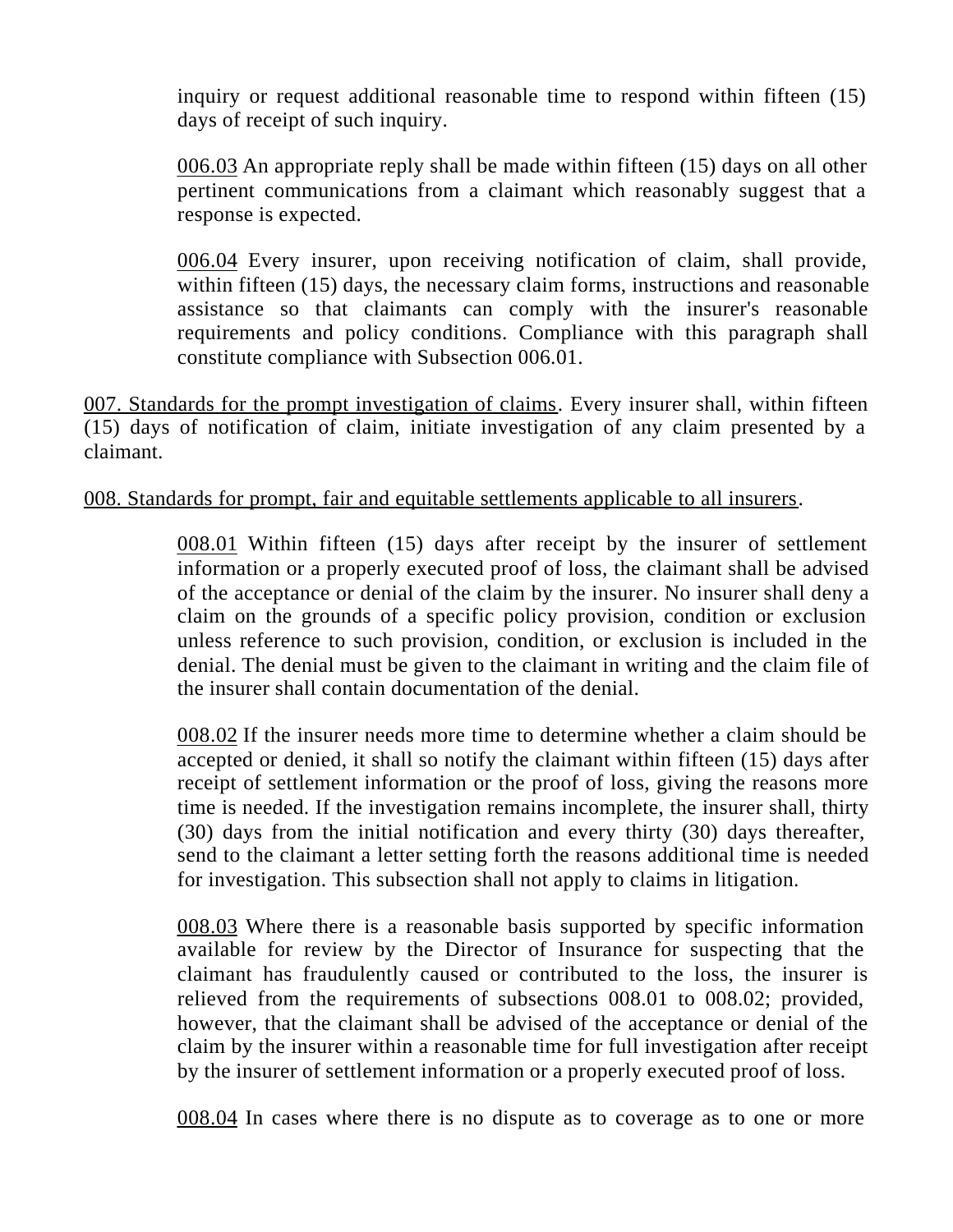portions of the insurance policy and where liability has become reasonably clear, the insurer shall offer to claimants, within fifteen (15) days of receipt of settlement information, amounts within policy limits which are fair and reasonable as shown by the insurer's completed investigation. The insurer shall tender payment within fifteen (15) days of claimant's acceptance. Payment shall be made for any such portion of the insurance policy notwithstanding the existence of disputes as to other portions of the insurance policy coverage where such payment can be made without prejudice to any interested party.

008.05 Insurers shall not fail to settle first party claims on the basis that responsibility for payment should be assumed by others, except as may otherwise be provided by policy provisions.

008.06 Insurers shall not assign a percentage of negligence to a claimant for the purpose of reducing a settlement, when there exists no reasonable evidence upon which the assigned percentage of negligence could be based.

008.07 No insurer shall request or require any insured to submit to a polygraph examination or examination under oath, unless authorized under the applicable insurance contract and not prohibited by state law.

008.08 If the insurer denies a claim or portion thereof, and the claimant objects to such denial, the insurer shall notify the claimant in writing that he or she may have the matter reviewed by the Nebraska Department of Insurance, and the insurer shall provide the claimant with the Department's current address and phone number.

# 009. Standards for prompt, fair and equitable settlements applicable to losses involving automobiles.

009.01 Where liability and damages are reasonably clear, insurers shall not recommend that third party claimants make claim under their own policies solely to avoid, delay or defer paying claims under such insurer's policy.

009.02 Insurers shall not require a claimant to travel an unreasonable distance either to inspect a replacement automobile, to obtain a repair estimate or to have the automobile repaired at a specific repair shop.

009.03 Insurers shall include the first party claimant's deductible, if any, in subrogation demands, unless requested not to by the first party claimant. Subrogation recoveries shall be shared on a proportionate basis no less than yearly with the first party claimant, unless the first party claimant has otherwise recovered the deductible amount. No deduction for expenses can be made from the deductible recovery unless an outside attorney is retained to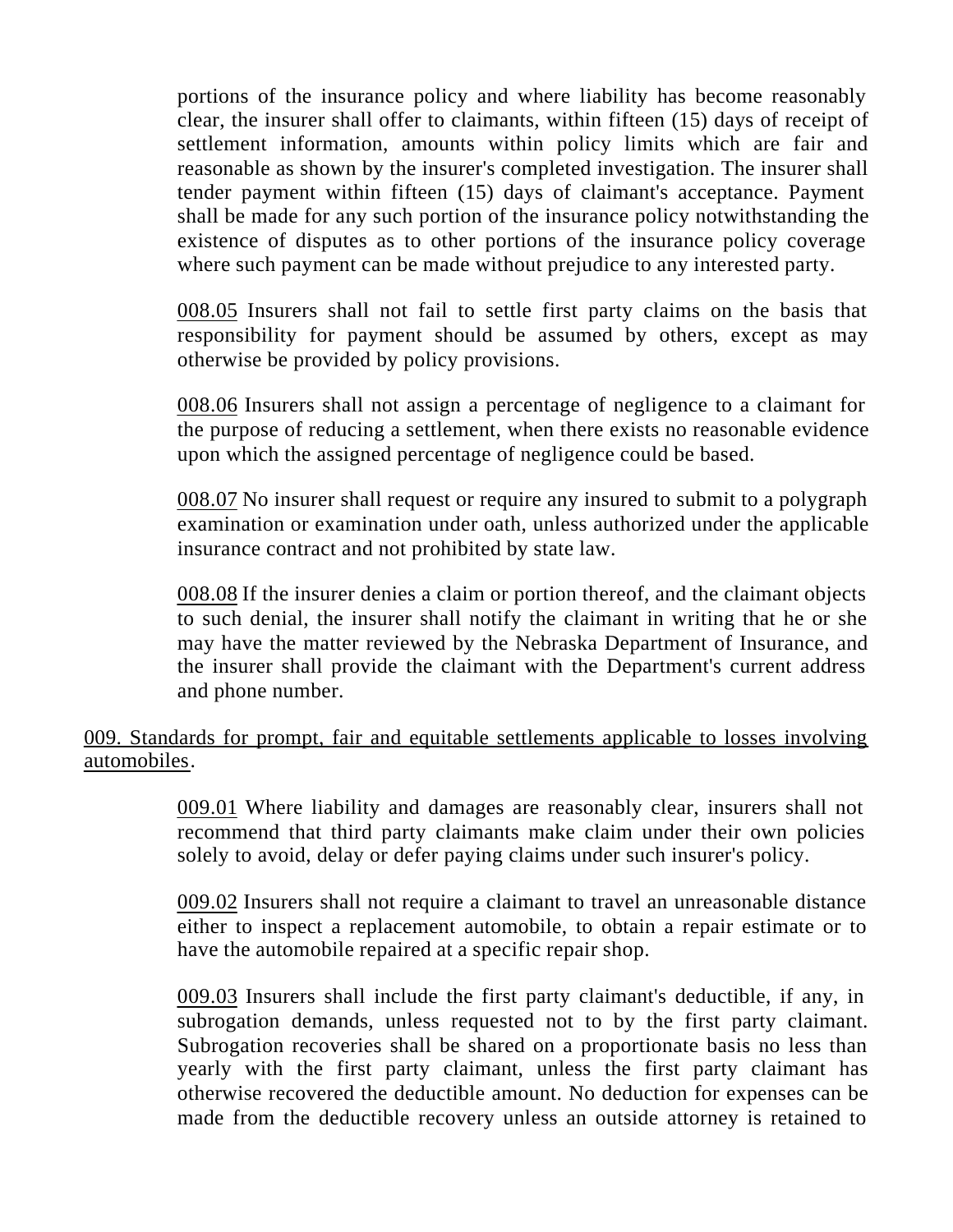pursue such collection and then the only expenses shared, on a pro rata basis, shall be legal expenses.

009.04 If the insurer designates any repairer owned or affiliated with the insurer, it shall assure that the repairs are performed in a skillful manner and shall comply with this subsection. If non-total losses are settled on the basis of a written estimate prepared by or for the insurer, the insurer shall supply the claimant a copy of the estimate upon which the settlement is based. The estimate prepared by or for the insurer shall be reasonable, in accordance with applicable policy provisions, and of an amount which will allow for repairs to be made in a skillful manner. If the claimant subsequently claims, based upon a written estimate which was obtained, that necessary repairs will exceed the written estimate prepared by or for the insurer, the insurer may (1) pay the difference between the written estimate and a higher estimate obtained by the claimant, or (2) promptly provide the claimant with the name of at least one quality repair shop that will make the repairs for the amount of the written estimate, or (3) contact the repair shop of the claimant's choice for repair, to negotiate the amount of the written estimate for repair. The insurer shall maintain documentation of all such communications.

009.05 When the amount claimed is reduced because of betterment or depreciation, all information for such reduction shall be contained in the claim file. Such deductions shall be measurable, discernable, itemized and specified as to dollar amount and shall be appropriate for the amount of deductions.

009.06 When the insurer elects to repair and designates a specific repair shop for automobile repairs, the insurer shall cause the damaged automobile to be restored to its condition prior to the loss within a reasonable period of time, at no additional cost to the first party claimant other than as stated in the policy.

009.07 Storage and Towing. The insurer shall provide reasonable notice to the claimant prior to termination of payment for automobile storage charges and shall document same as is required by section 004. Such insurer shall provide reasonable time for removal of the vehicle from storage prior to the termination of payment. Unless the insurer has provided the first party claimant with the name of a specific towing company prior to the use of another towing company, the insurer shall pay any and all reasonable towing charges irrespective of the towing company used.

010. Standards for prompt, fair and equitable settlements applicable to fire and extended coverage type policies.

> 010.01 Replacement Cost Coverage: When the insurance policy authorizes for the adjustment and settlement of losses based on replacement cost, the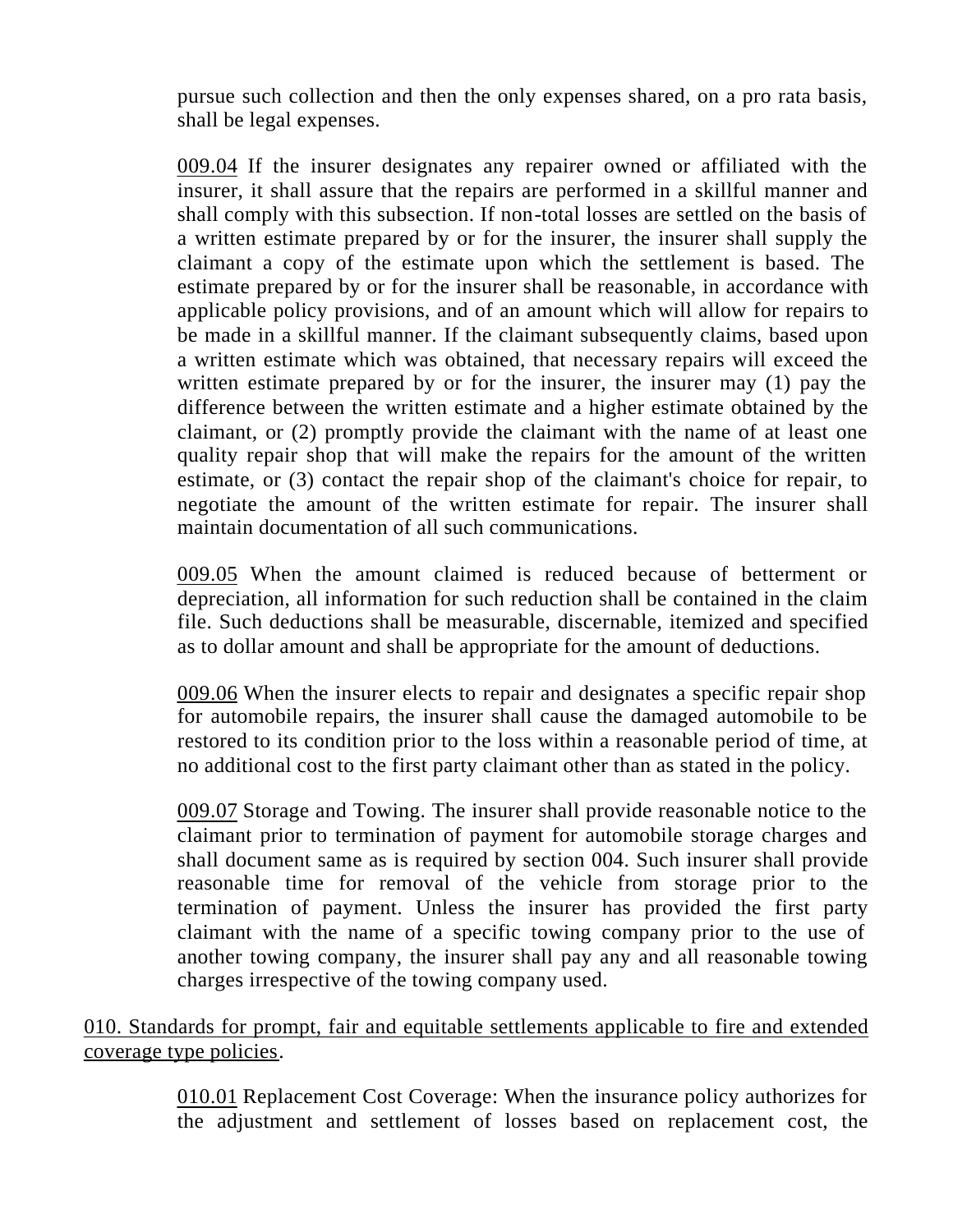following shall apply:

 $\overline{a}$ 

010.01(A) When a loss requires repair or replacement of an item or part, any consequential physical damage incurred in making such repair or replacement not otherwise excluded by the policy, shall be included in the loss. Repair or replacement of consequential physical damage which requires the use of materials which are better or superior to the damaged materials shall not be considered betterment unless the use of such materials is at the request of the insured.

010.01(B) When a loss requires replacement of items and the replacement items do not reasonably match in quality, color or size, the insurer shall replace all items in the area so as to conform to a reasonably uniform appearance. This applies to both interior and exterior losses. The insured shall not bear cost over any applicable deductible.

010.02 Actual Cash Value Coverage: When the insurance policy provides for the adjustment and settlement of losses based on actual cash value, the following shall apply:

> 010.02(A) The insurer shall determine actual cash value, and shall provide a copy of the worksheet(s) detailing any and all deductions.

> 010.02(B) In cases in which the insured's interest is limited because the property has nominal or no market value, the insurer shall provide a written explanation of the basis for limiting the amount payable.

#### 011. Standards for overpayment recovery applicable to all insurers.

011.01 No insurer shall withhold any portion of any benefit payable or request any refund, on the basis that the sum withheld or the refund requested is an adjustment or correction of an overpayment made on a prior claim arising under the same policy unless:

> 011.01(A) The insurer has within its files clear, documented evidence of an overpayment and written authorization from the claimant permitting such withholding procedure, or

> 011.01(B) The insurer has within its files clear, documented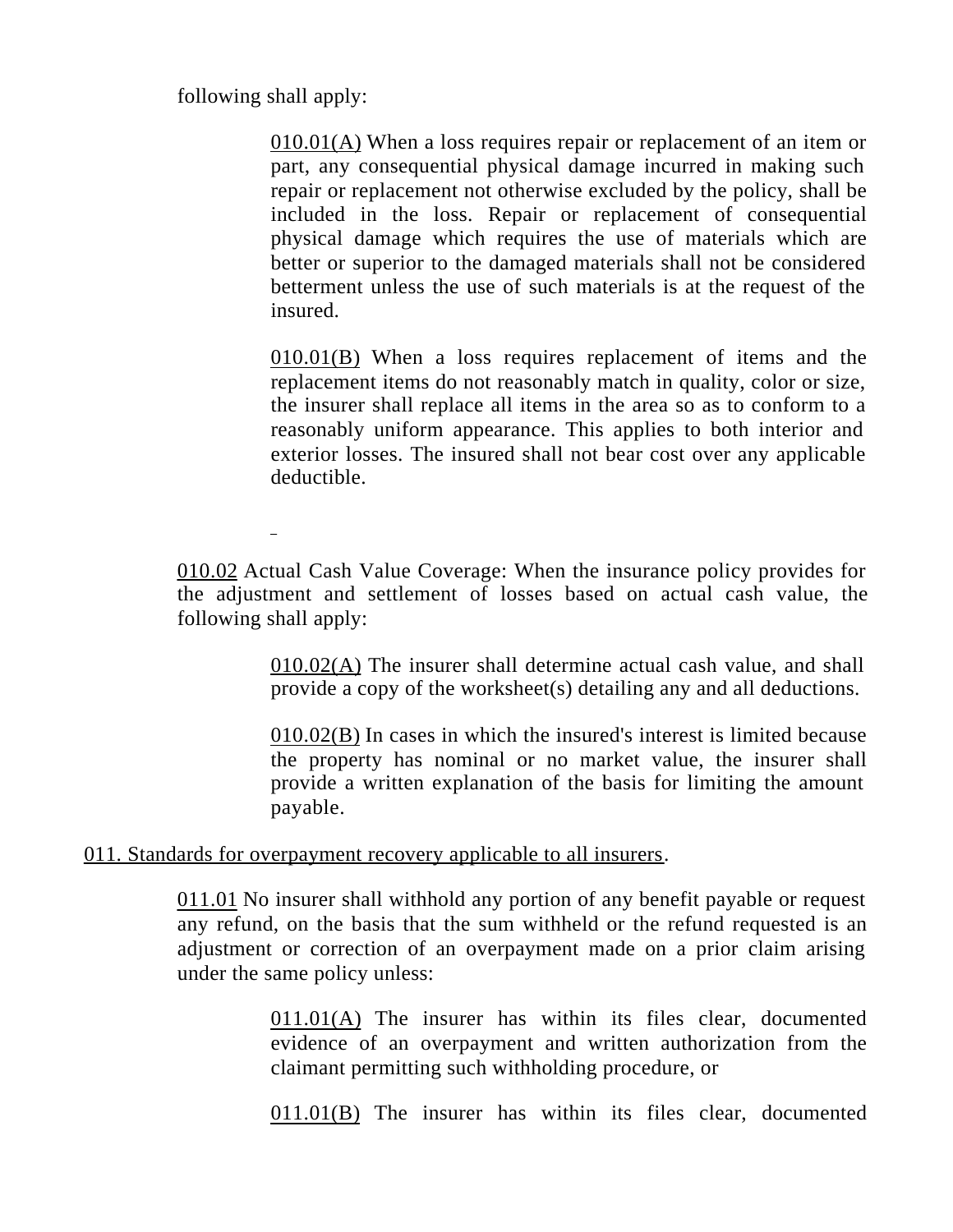evidence that:

 $011.01(B)(1)$  The overpayment was clearly erroneous under the provisions of the policy. If the overpayment is the subject of a reasonable dispute as to facts, this procedure may not be used; and

011.01(B)(2) The error which resulted in the overpayment is not a mistake of law; and

011.01(B)(3) The insurer has notified the claimant within six (6) months of the date of the error, except that in instances of error prompted by representations or nondisclosures of claimants, the insurer notifies the claimant within fifteen (15) days after the date that clear, documented evidence of discovery of such error is included in its file; and

011.01(B)(4) Such notice states clearly the nature of the error, the amount of the overpayment, and the three year limitation as provided in subsection 011.01(C).

011.01(C) An insurer may use the procedure set forth in subsection 011.01(B) provided that the claim used to adjust the first overpayment is made no later than three years after the date of the error.

011.02 For the purpose of Section 011, the date of the error shall be the day on which the draft for benefits is issued.

012. Severability. If any section or portion of this Rule or the applicability thereof to any person or circumstance is held invalid by a court, the remainder of the rule or the